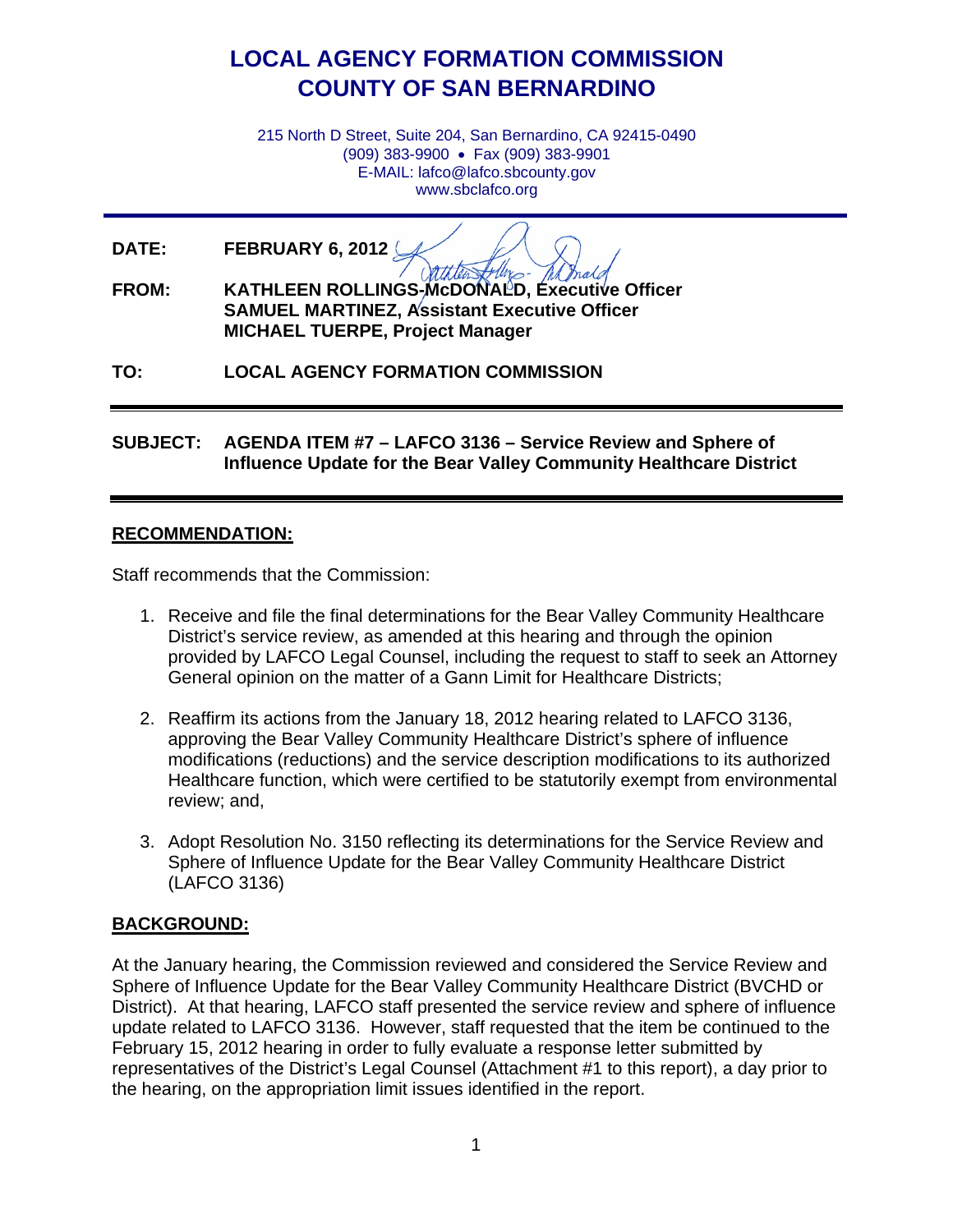Following the hearing, LAFCO Legal Counsel consulted with the District's Legal Counsel and provided his opinion and analysis of this situation, Attachment #2 to this report. After reviewing LAFCO and the District's Legal Counsel responses, staff has the following response/comment:

- Counsel Alsop's response is that there is no clear legal authority as to whether or not a Gann Limit applies to California's Healthcare Districts – in essence some annually adopt the limit and some don't as evidenced by the lack of appropriation limit for the District yet the annual establishment by the Palomar Pomerado Healthcare District in San Diego County (included as a part of Attachment #2). As identified, Legal Counsel has outlined in the memorandum the options for the Commission as follows:
	- o It can take no action and let the District continue to operate without an appropriation limit; or,
	- $\circ$  The Commission can seek an Attorney General opinion on the matter in order to resolve the disagreement between LAFCO and the District over their differing interpretations.
- The District's Legal Counsel asserts that the State Controller has provided evidence that there is no requirement for providing a Gann Limit based upon its listing as an "enterprise activity". Staff would like to remind Commissioners that at the inception of the implementation of Prop. 13, the distinction of enterprise was significant in that those districts defined as "enterprise" were exclude from the receipt of ad valorem property taxes except for the continued payment of bonded indebtedness. Whether or not these Healthcare Districts have the more strict interpretation is not clearly identified in the materials.

Based upon Legal Counsel's determination that this is in essence a murky area of the law, without clear direction, staff is recommending that the Commission take the option of seeking an Attorney General opinion to clear up the matter. The Commission itself cannot request an Attorney General opinion, but can request a legislator or a member of a government body to do so. Therefore, LAFCO staff recommends that the Commission amend its determination within the service review for the BVCHCD to identify the differing opinions on the question of an appropriation limit, determine to seek an Attorney General opinion to resolve the question, and file the balance of the determinations.

In conclusion, staff is recommending that the Commission receive and file its final determinations as amended for the service review for BVCHD. Attached to this report is the draft resolution reflecting the Commission's determinations for the service review, as amended, and sphere of influence update for LAFCO 3136, as required by Government Code Sections 56430 and 56425.

## SM/MT

Attachment:

1. [Letter from Ms. Julie Hayward Biggs, Burke, Williams and Sorensen, LLP](http://www.sbcounty.gov/lafco/items/201202/item_7_1.pdf)  [\(representing BVCHD\) including attached letter from TCA Partners, LLP](http://www.sbcounty.gov/lafco/items/201202/item_7_1.pdf)